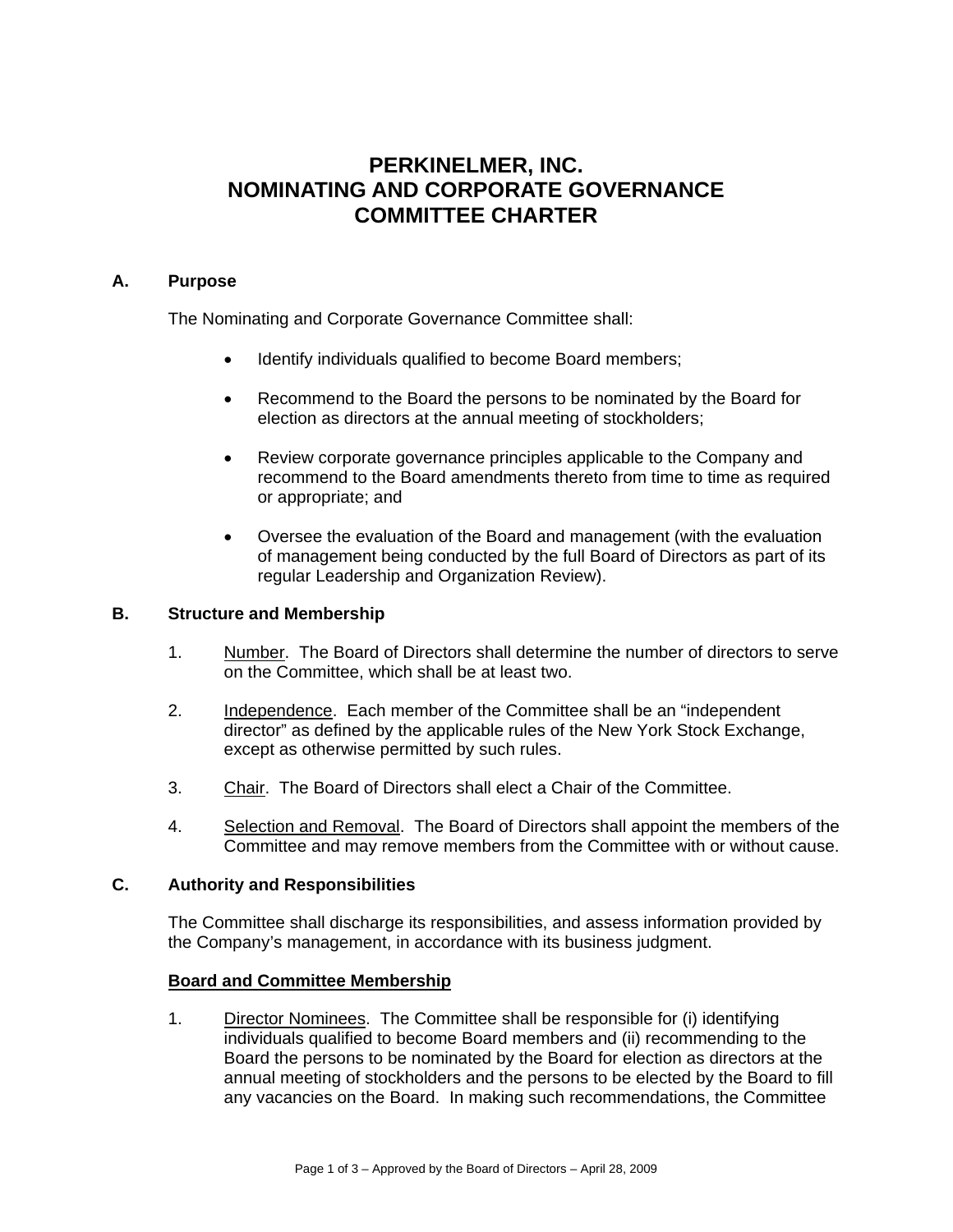shall consider candidates proposed by stockholders. The Committee shall review and evaluate information available to it regarding candidates proposed by stockholders and shall apply the same criteria, and shall follow substantially the same process in considering them, as it does in considering other candidates.

- 2. Criteria for Selecting Directors. The Board's criteria for selecting directors are as set forth in the Company's Corporate Governance Guidelines. The Committee shall use such criteria and the principles set forth in such Guidelines to guide its director selection process. The Committee shall be responsible for reviewing with the Board the requisite skills and criteria for new Board members as well as the composition of the Board as a whole. The Committee may adopt, and periodically review and revise as it deems appropriate, procedures regarding director candidates proposed by stockholders.
- 3. Search Firms. The Committee shall have the sole authority to retain and terminate any search firm to be used to identify director nominees, including sole authority to approve the search firm's fees and other retention terms. The Committee is empowered, without further action by the Board, to cause the Company to pay the compensation of any search firm engaged by the Committee.
- 4. Committee Assignments. The Committee shall be responsible for recommending to the Board the directors to be appointed to each committee of the Board.

# **Director Compensation**

Upon receipt of recommendations from the Compensation and Benefits Committee, the Committee shall review such recommendations and shall then make its own recommendations to the Board concerning director compensation and director compensation guidelines.

## **Corporate Governance Guidelines**

The Company maintains written Corporate Governance Guidelines. The Committee shall, from time to time as it deems appropriate, review and reassess the adequacy of such Corporate Governance Guidelines and recommend any proposed changes to the Board for approval.

## **Annual Board Evaluation**

The Committee shall oversee an annual self-evaluation of the Board and each committee to determine whether the Board and its committees are functioning effectively. The Committee shall determine the nature of the evaluation, supervise the conduct of the evaluation and prepare an assessment of the Board's and each committee's performance, to be discussed with the Board.

## **Oversight of Related Party Transactions**

The Committee shall review the Company's policies and procedures for reviewing and approving or ratifying "related party transactions" (defined as transactions required to be disclosed pursuant to Item 404 of Regulation S-K), including the Company's Related